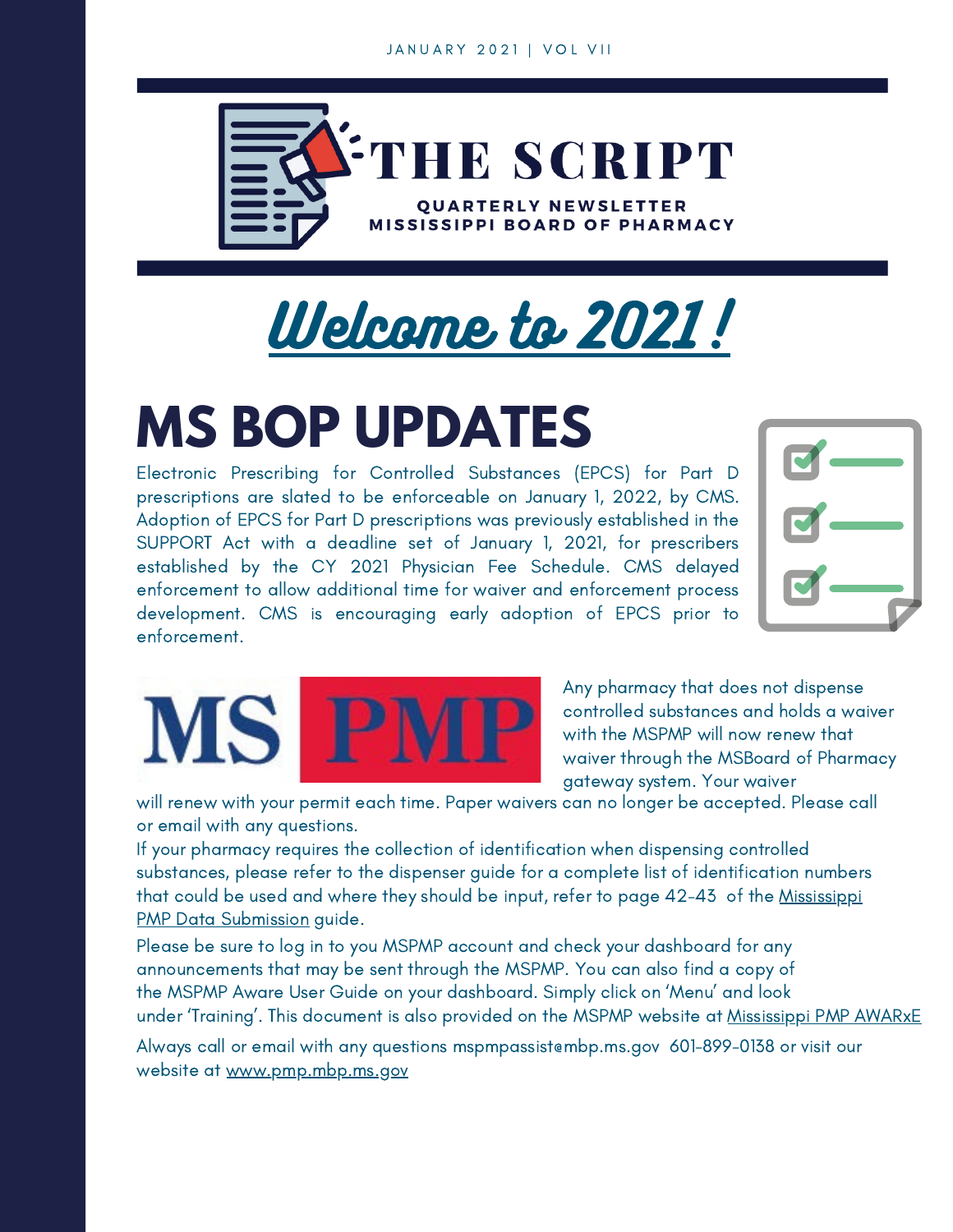## **ALL THINGS LICENSING**

### **Pharmacist Fill Up**

• The continuing education requirement is as follows: Fifteen (15) hours are required each licensure period. At least two (2) hours of continuing education received each year must be related to opioid abuse and prevention or some other drug of abuse or addiction-related issue. At least two (2) hours of continuing education received each year must be obtained via a live seminar. Live webcasts are valid for this requirement. If you are a PIC, your facility information will display under your gateway profile. In order to manage, update, renew, or amend this record; click on the facility permit tile that needs to be amended. Multiple facilities may be added to your gateway profile for management. If at any time, you encounter any issues or concerns, do not hesitate to contact our Licensing Division.

### **Tech Bite**

• Pharmacy Technicians' first-time renewing **MUST** be nationally certified in order to be allowed to renew their pharmacy technician registration. MBP does not require continuing education credits for technicians, this is mandatory by the national technician certification entities only.

### **Facility Highlight**

Duplicate copies of permits may be downloaded via the gateway at any time by the PIC, DR, and/or permit holder logging into the system and click on the permit tile and select "Print Wall Certificate" under PERMIT OPTIONS on the lower left.

## **F.A.Q**

Visit the Frequent Asked Questions (FAQ) section of our website (www.mbp.state.ms.gov) to take advantage of a great resource for locating answers to questions and issues you may encounter. If you are unable to find an answer to a question you have, please feel free to contact us via email at licensing@mbp.ms.gov.

### **Stay Up-to-Date**

Don't be left out! Like us on Facebook and LinkedIn and follow us on Twitter for news, updates, and information related to Pharmacy.



### **Student Sidebar Chatter**

The Student Extern/Intern Controlled Substance Registration expiration date is six (6) months from the prospective graduation date. Make sure you are registered via the gateway to access your registration.

### **The New Licensing System is HERE!**

As many of you know by now, not just by our many emailing and social media announcements, but from using it, our new licensing system is here! Yes, you do have to register to use the gateway. Unfortunately, the old legacy system would not allow for the conversion of usernames and passwords. If it is any consolation, you are welcome to use the same credentials that were previously used.

We want to thank everyone for their cooperation and patience in making this feat a smooth transition. Staff is available to assist you in navigating the gateway.

After the initial registration, the system guides you through the renewal process. Please note, the menu items are on the lower left of the screen, and the license choices are in the middle of the dashboard's page. When changes are needed to the user's record, click on "My Profile" in the top upper right corner of the screen. If you encounter any issues or concerns, please do not hesitate to contact our Licensing Division by telephone (601) 899-8880 or by email (licensing@mbp.ms.gov). We are receiving an abundance of telephone calls and emails, and we are doing our very best to respond promptly. Please keep in mind that we respond in the order of when the contact is received.

Remember, all contact from our office will be by email. Users may download a copy of licenses, registrations, and/or permits by clicking on the tile under the "Personal Licenses & Registrations" section and/or under the "Facility Permits" section (for PIC's and/or DR's). To ensure that you are kept up to speed with any updates from the Board, please update your contact information, especially your current email address.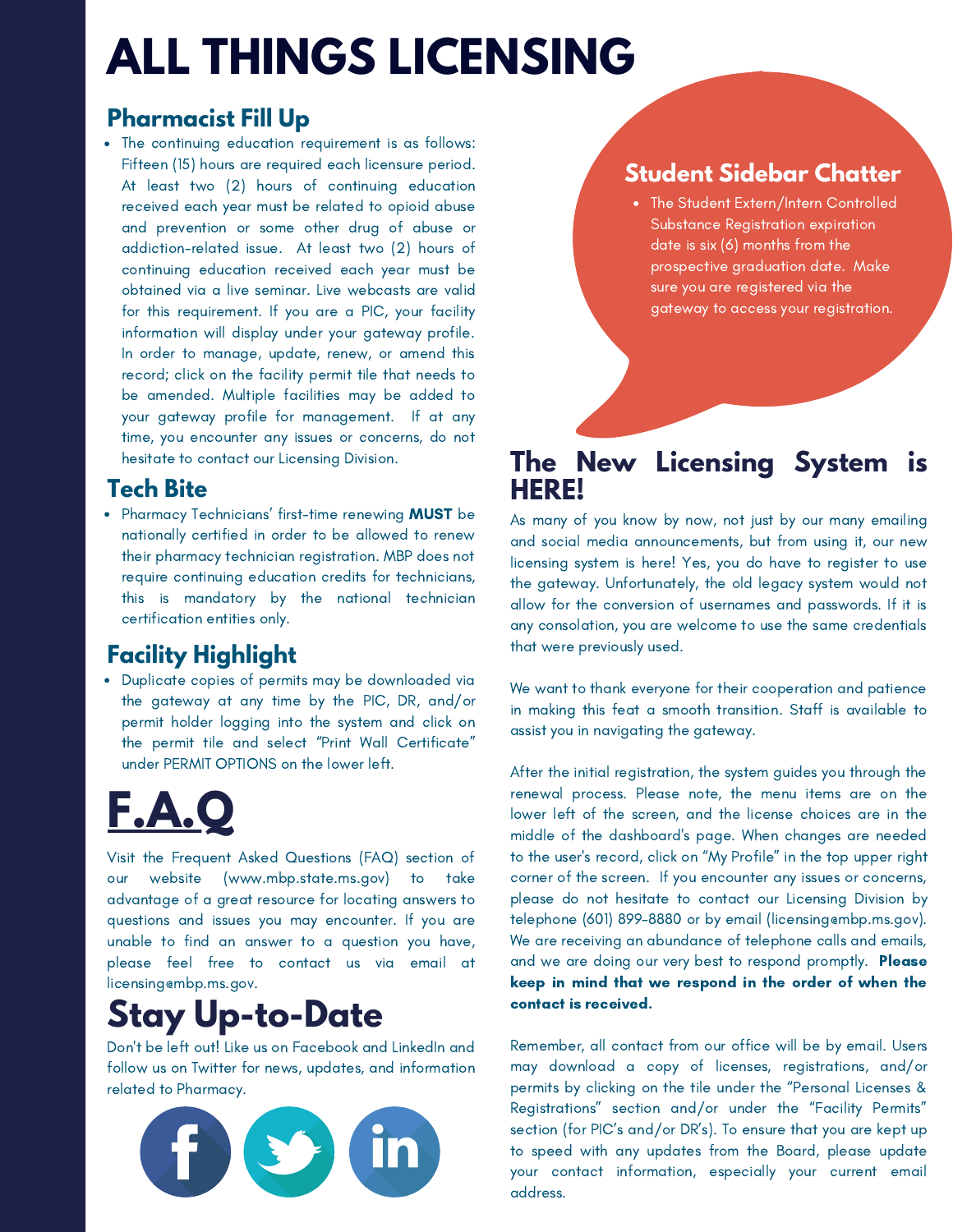# **Compliance Updates**

### **DEA Pharmacist Manual Revision**

The 2020 edition of the Pharmacist's Manual: An [Informational](https://www.deadiversion.usdoj.gov/GDP/(DEA-DC-046)(EO-DEA154)_Pharmacist_Manual.pdf) Outline of the Controlled Substances Act has been released by DEA's Diversion Control Division. The guide is provided to help pharmacists understand the federal Controlled Substances Act and its regulations pertaining to the pharmacy profession. It is crucial to read and be familiar with this information. If a DEA agent enters your pharmacy, full compliance with the Code of Federal Regulations is expected.



#### **Unsolicited Inspections or Individuals Claiming to be Representatives of the Board**

There have been reports that individuals will call or appear and identify as a representative of the Mississippi Board of Pharmacy. Please demand identification, and if any doubt, call the Board office immediately. If the office is closed and their identity cannot be verified, please deny entrance to your pharmacy until verification may be obtained. Also, reports have been that someone will come to your pharmacy and perform an inspection. Please do not allow individuals access to your pharmacy department unless you have verified their identity. Most pharmacies are familiar with their Compliance Agent, and cell numbers are on the business card.

### **Pharmacist-In- Charge Responsibilities**

The Pharmacist in Charge shall be responsible for complete supervision, management, and compliance with all federal and state pharmacy laws and regulations pertaining to the practice of pharmacy. If a pharmacist in charge will be out of the pharmacy (medical leave, maternity leave, or any prolonged absence from the pharmacy), the PIC should consider if they wish to remain Pharmacist in Charge of the permit. When you are absent from the day-to-day events in the pharmacy for a prolonged length of time, and you remain PIC, the responsibility is still yours. For example, if the pharmacy has a loss of controlled substances that are not reported (diversion or burglary), the PIC will be held responsible by the Board. Another example would be that an employee was caught diverting medication in the pharmacy, police arrested the employee, and the employee was terminated, but the Board was not notified. These are both examples in which the PIC was out for a prolonged absence when these violations occurred, and both received disciplinary action. The best course of action will be to remove yourself from the permit if an extended absence is expected to avoid disciplinary consequences.

### **Federal Track and Trace Requirements Now in Place**

As of November 27, 2020, pharmacies must now buy and sell certain drug products that include a product identifier on their packages to meet requirements of the Drug Supply Chain Security Act (DSCSA) of 2013 – also known as the "track-and-trace" law. Dispensers should be familiar with the requirements and have knowledge of what to do if a product identifier is not on the package. Under the law, all "Products" (as defined by the DSCSA) packaged by manufacturers, must be affixed or imprinted with a product identifier that features the products' National Drug Code, plus a unique serial number, lot number, and expiration date. More information is included on the FDA [website](https://www.fda.gov/). The informative draft guidance is located at [fda.gov](https://www.fda.gov/regulatory-information/search-fda-guidance-documents/standardization-data-and-documentation-practices-product-tracing-guidance-industry)

### **Compounding Statistical Report**

The Compounding Statistical Report is required to be filed with the Mississippi Board of Pharmacy no later than January 31st of each year for every pharmacy that has a compounding certificate. This form is located on our website [mbp.ms.gov](https://www.mbp.ms.gov/Pages/ComplianceHome.aspx)

### **HHS Guidance for Immunization Administration**

The Board recently sent an email regarding HHS criteria for pharmacists and pharmacy technicians immunization administration by the HHS Guidelines. Please find this information on our [website.](https://www.mbp.ms.gov/Pages/Administering-Vaccinations-by-HHS-Guidance.aspx)

### **Administrative Rules and Regulations**

It is the responsibility of each pharmacist to know the Administrative Rules and Regulations set forth by the Mississippi Board of Pharmacy. For a full list of this information please visit the **[Regulations](https://www.mbp.ms.gov/Pages/Regulations.aspx) page** on our website.